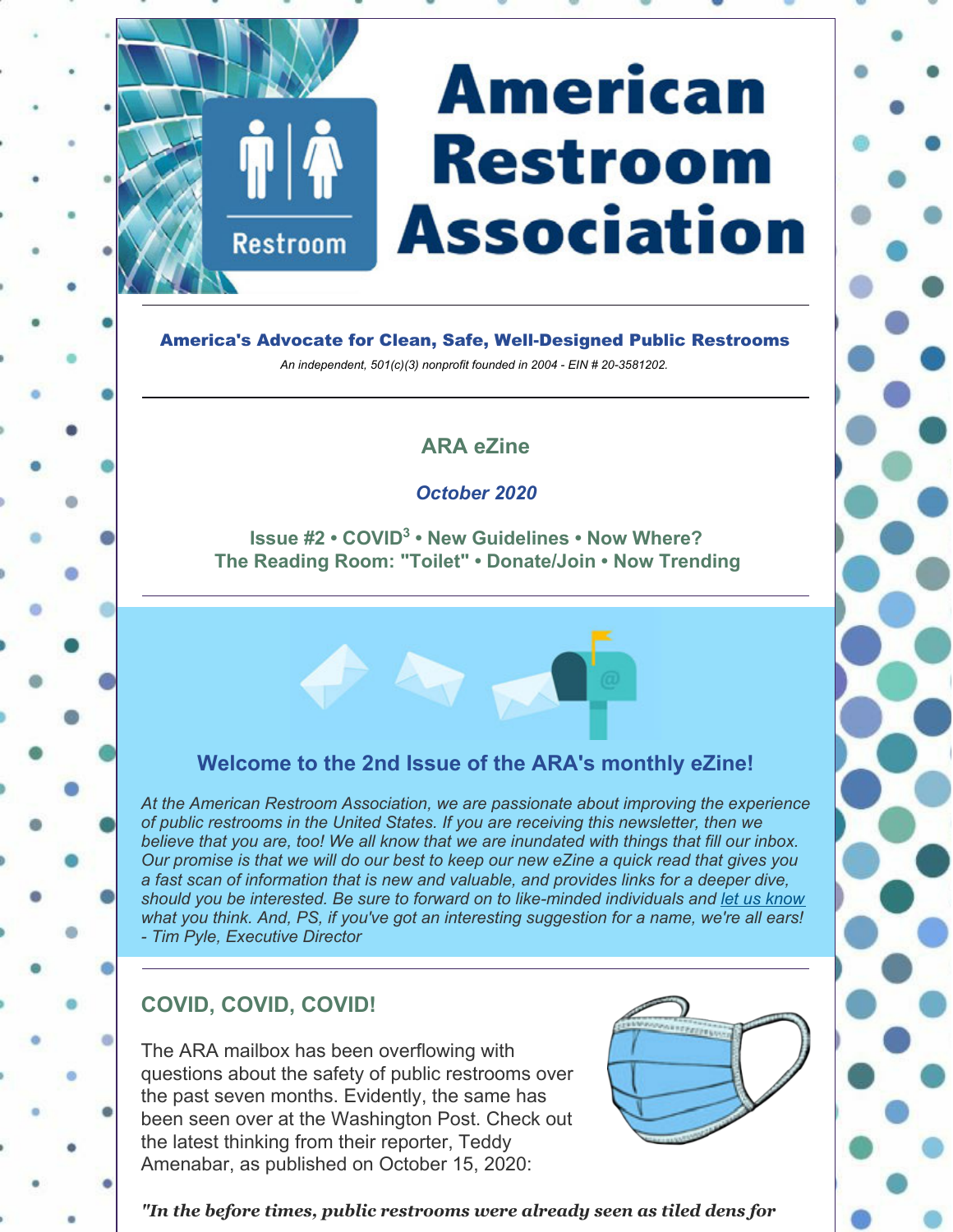*germs. Now, we're wearing masks, avoiding crowds and packing hand sanitizer wherever we go. The Post spoke with infectious-disease experts and epidemiologists about what you should consider when entering a public bathroom."* **Read on . . .**





Guidelines for Safer **COVID-19 Cleaning** and Disinfection

**New Disinfecting Guidelines for workplaces and schools from the nonprofit Green Seal.**

*"Green Seal's Guidelines for Safer COVID-19 Cleaning and Disinfection, intended for facility, property and housekeeping managers, provides actionable guidelines for the safe and effective cleaning and disinfection of occupied spaces. These five best practices are based on the latest scientific understanding of the particular characteristics of the COVID-19 virus. They also reflect Green Seal's expertise in setting science-based standards for highperformance cleaning products, principles, and practices that reduce unnecessary use of hazardous chemicals and promote safer and healthier indoor air." Read on . . .*

#### **I'm out, now I need to, ya know, go. . . Now what? Now where?**



Several other countries (Australia, for one) have government-supported apps or other systems for helping their citizens find publicly-supported restrooms. Americans, of course, not so lucky. Various entrepreneurs and

companies have taken a stab at filling this need. The ARA has long had links on its website to **Restroom Apps**. We'll keep trying to stay ahead. For now, here's a link to a recent article on how to "Find a Bathroom Online" posted by "verywellhealth" featuring a few offerings.



**BUT WAIT! What about just asking Google to "tell me where the nearest public restroom is"?** We've learned that Google can be just as hit or miss as various apps. If your permissions are set correctly, Google may ask you from time-to-time to update information about a place you just visited. Questions can vary

from store times, best entrances, to whether or not the parking and doorways are handicapped accessible. Let's put the power of the ARA to work! **Learn how to give feedback to Google Maps by clicking this link. I**f more people suggest getting better bathroom info added there, the better off we'll all be when we are out and hear the call!

### **The Reading Room: "Toilet"**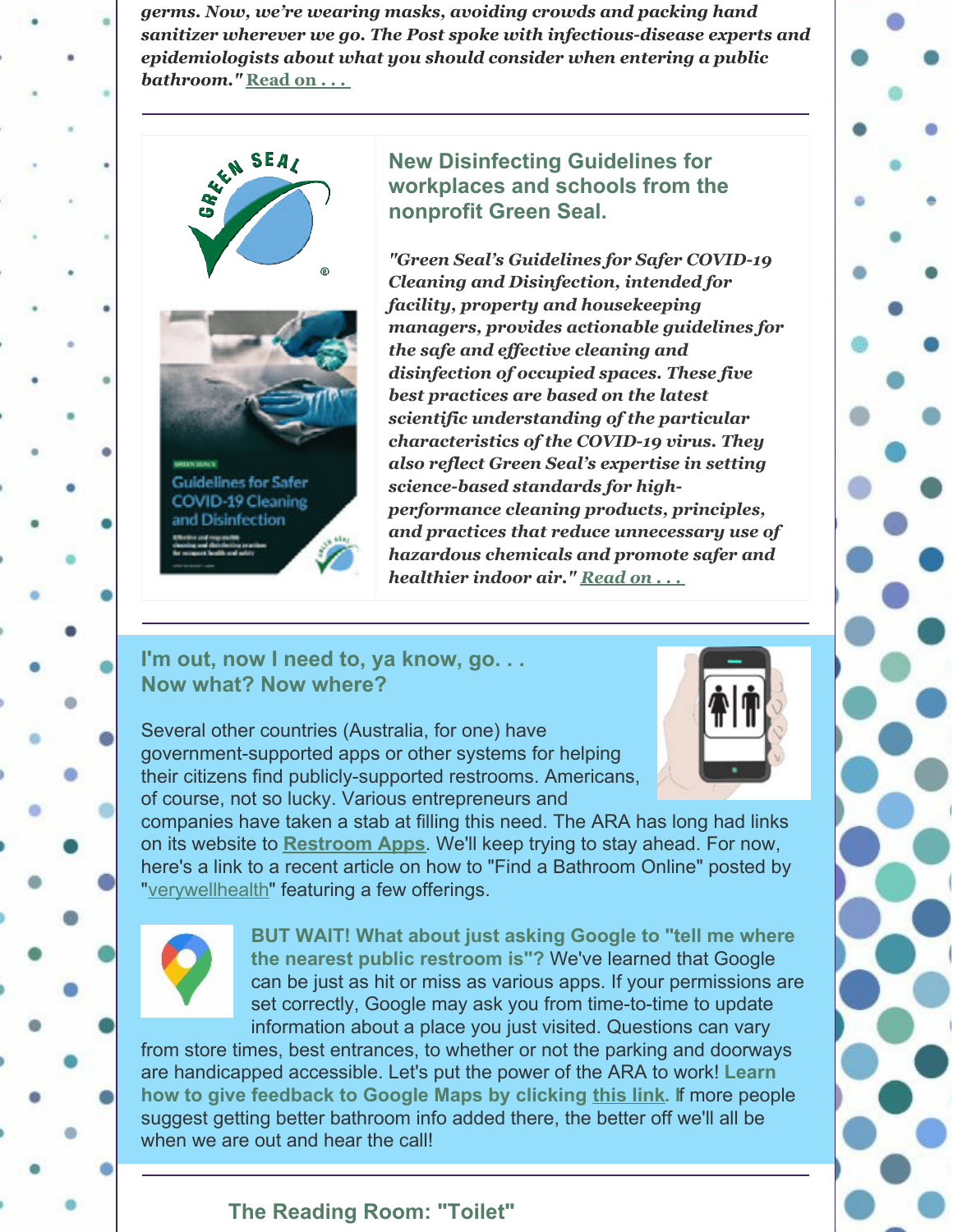Many people ask us, "So, what's in your reading rooms?" Right now, we're reading "Toilet" (New York University, 2010) edited by ARA Board member Harvey Molotch and Laura Norén. Part history lesson, part call-to-action, and all eye-opening, Molotch and Norén have curated a wide-ranging and fascinating study of something we all experience, yet few discuss. The tone runs the gamut from scholarly, ironic, and comical - and back again. Available on Amazon by clicking the book graphic.



## **Donate & Join Today!**

In many respects, the American Restroom Association is like a 16-year-old "start up." Through a generous grant from its sibling nonprofit, the International Paruresis Association, the ARA is embarking on an ambitious growth plan for 2021. In motion even before COVID-19, the ARA is poised to expand the voice of Americans in demanding access to



clean, safe, and well-designed public restrooms. Won't you join us on this quest with a membership gift of at least \$50? Click the button below to make your gift through our official giving portal, Network for Good.

# **DONATE NOW THROUGH**



# **Now Trending:**

*A few quick hits from the web and interesting items from the ARA Inbox.*

*Technology continues to advance ways to enhance restroom cleanliness and availability. Check out these two solutions using your always-with-you phone!*

**FlushCheck**: Restroom monitoring and feedback via smartphone. "Guests send an anonymous SMS about the specific issue (maybe with photo). Staff receive an alert via email or text, and their actions are then tracked to ensure the issue is fixed quickly. The guest is thanked and the feedback loop is closed." Click the graphics below for more info.

**Good2Go:** a "completely keyless, touchless & mobile enabled with virtual queueing, ideal for social distancing and helping customers feel more confident returning to retail environments." Click the graphic below for details.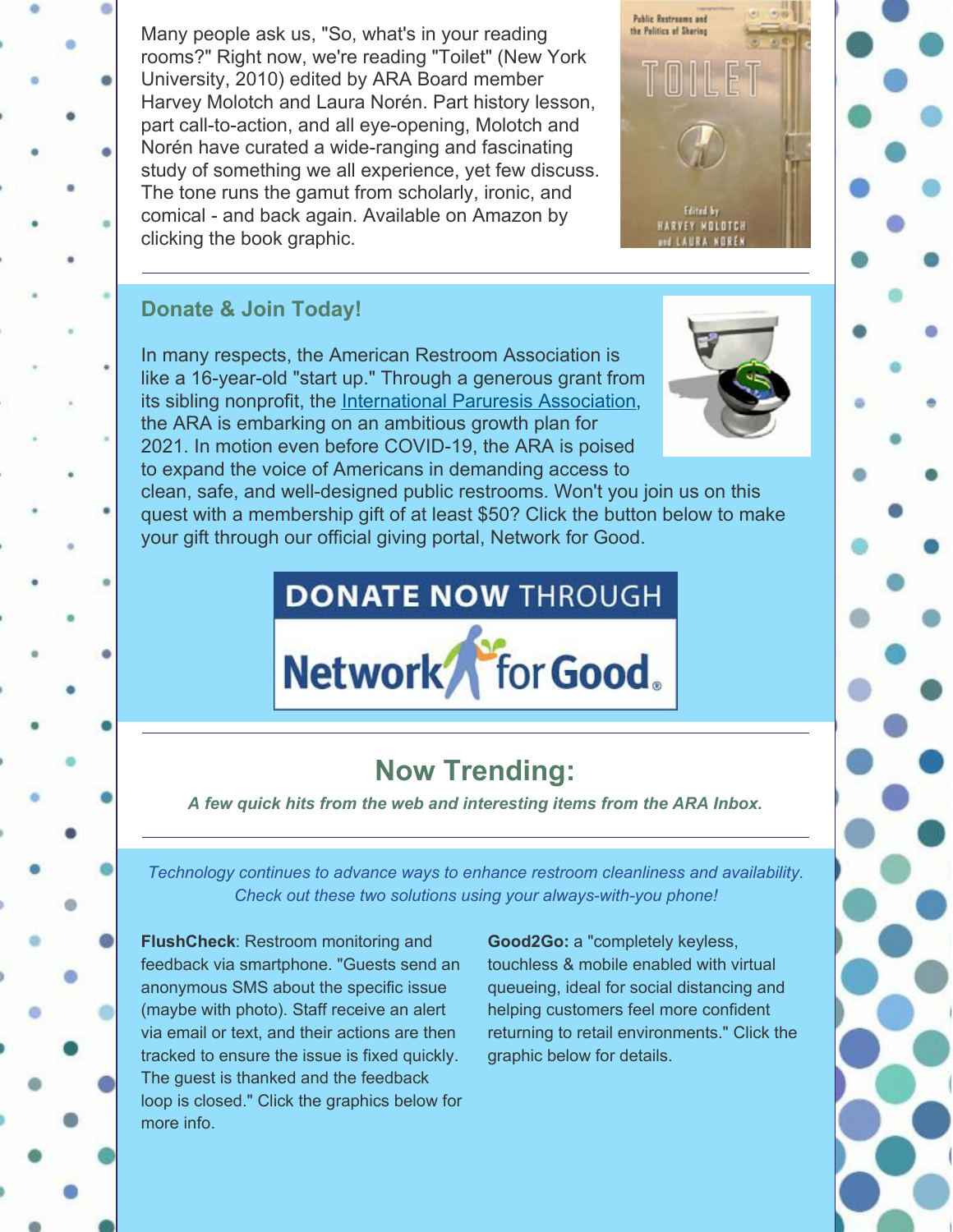

*Please note: The ARA makes no endorsement, representation, or warranty of any non-ARA information, service, or product detailed in this publication. All content is strictly offered in an informational capacity and readers are strongly urged to conduct their own evaluations of each. No direct compensation was provided for placement.*

**UpLock:** How about a hands-free door operating solution? Innovation at work!



**Heads Up Lock Company**: Lights to show restroom occupancy.

**SafeCount from Irisys:** Count people as they enter and exit the restroom to limit occupancy to safe levels and avoid overcrowding.



*Watch this space for more innovations for both consumer and commercial applications. Have a new solution? Contact us!*

See what's happening and follow the ARA on our social sites:





Office Hours: Monday - Friday 10:00 a.m. to 6:00 p.m. ET 800-247-3864 or 443-315-5250 getinfo@americanrestroom.org

*About American Restroom Association (ARA): a nonprofit founded in 2004, ARA advocates for the availability of clean, safe, and well-designed public restrooms. Accomplishments include successfully advocating for enforcement of and revisions to the International Plumbing Code, congressional testimony on gender equity in public restrooms in US Federal Buildings, and representing the USA in educating international audiences at Summits and Conferences of the World Toilet Organization (WTO). ARA brings together an independent and*